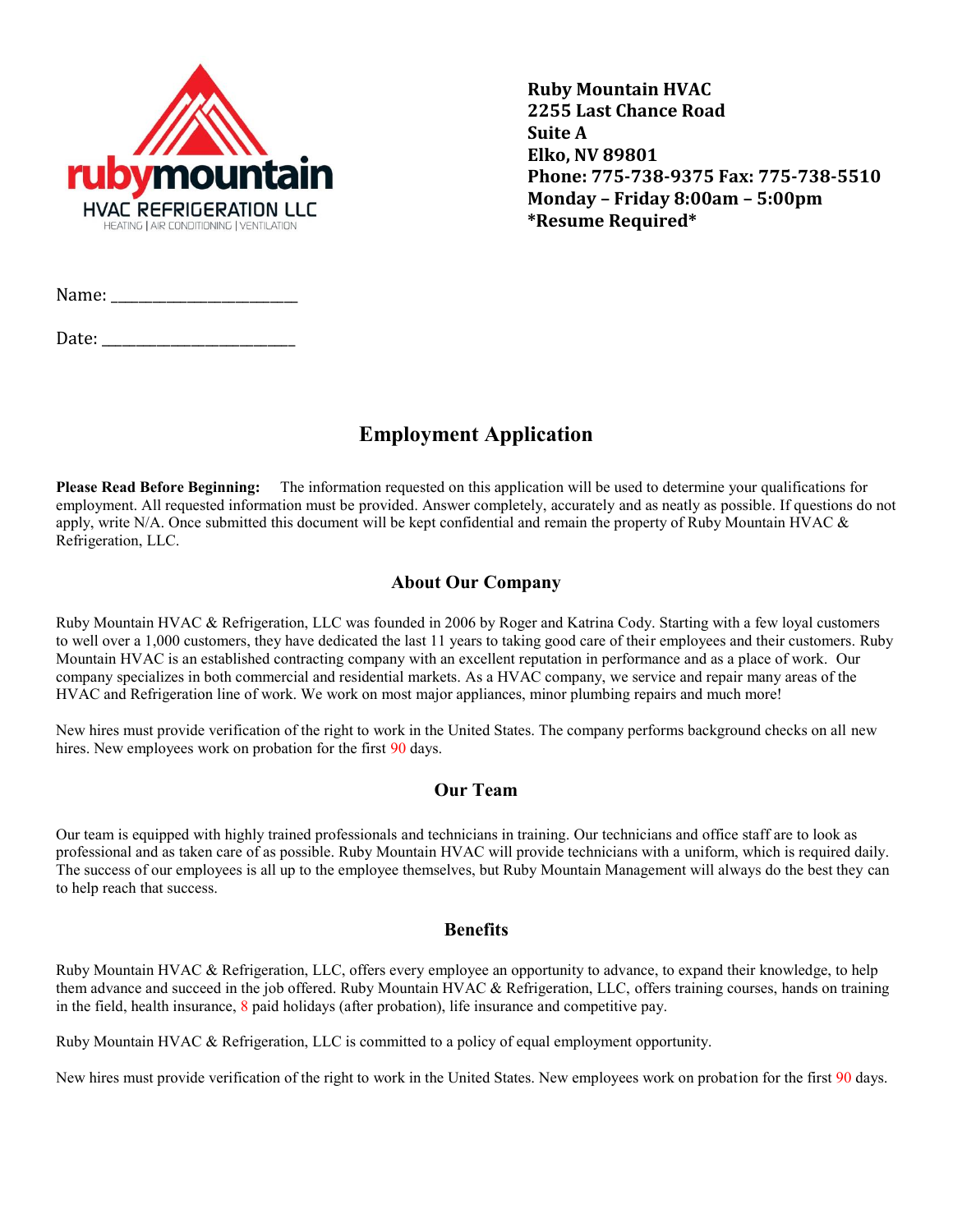## **Personal Information**

| Application Date:                                               |                         |                                                                                                                                        |                |                                                                                 |         |
|-----------------------------------------------------------------|-------------------------|----------------------------------------------------------------------------------------------------------------------------------------|----------------|---------------------------------------------------------------------------------|---------|
| Applicant Name: (Last)                                          |                         | (First)                                                                                                                                |                | (M.I)                                                                           |         |
| Address:                                                        | (Street Address)        |                                                                                                                                        |                |                                                                                 |         |
| Phone Number:                                                   |                         | Work Number:                                                                                                                           |                |                                                                                 |         |
|                                                                 |                         |                                                                                                                                        |                |                                                                                 |         |
| Please circle the answers that apply:                           |                         |                                                                                                                                        |                |                                                                                 |         |
| May we contact you at your work phone?                          |                         |                                                                                                                                        | Yes            | No                                                                              |         |
| Are you over 18 years of age?                                   |                         | Yes                                                                                                                                    | N <sub>0</sub> |                                                                                 |         |
| Can you provide proof of identity and legal right to work?      |                         | Yes                                                                                                                                    | N <sub>0</sub> |                                                                                 |         |
| Have you ever been convicted of a felony?                       |                         |                                                                                                                                        | Yes            | No                                                                              |         |
| If Yes, please explain:                                         |                         |                                                                                                                                        |                |                                                                                 |         |
| Have you worked for us before?                                  |                         |                                                                                                                                        | Yes            | N <sub>0</sub>                                                                  |         |
|                                                                 | If yes, When?           |                                                                                                                                        |                | Position held?                                                                  |         |
|                                                                 |                         | Do you have any physical limitations that may inhibit your ability to perform the tasks required of the position you are applying for? |                |                                                                                 |         |
| Yes<br>No                                                       | If yes, please explain: |                                                                                                                                        |                |                                                                                 |         |
| Are you currently on 'lay-off' status and subject to recall?    |                         |                                                                                                                                        | Yes            | No                                                                              |         |
| If you are not a U.S. Citizen, what is your visa status?        |                         |                                                                                                                                        |                | the contract of the contract of the contract of the contract of the contract of |         |
| How did you select Ruby Mountain HVAC & Refrigeration, LLC?     |                         |                                                                                                                                        |                |                                                                                 |         |
| <b>Position Desired</b><br>(Please circle positions that apply) |                         |                                                                                                                                        |                |                                                                                 |         |
| Part-Time                                                       | Office                  | Maintenance Tech                                                                                                                       |                | Full-Time                                                                       | Laborer |
| Technician's Assistant                                          | Temporary               | Service Tech                                                                                                                           |                | <b>Installation Tech</b>                                                        |         |
| Seasonal (i.e. summer, winter)                                  |                         |                                                                                                                                        |                |                                                                                 |         |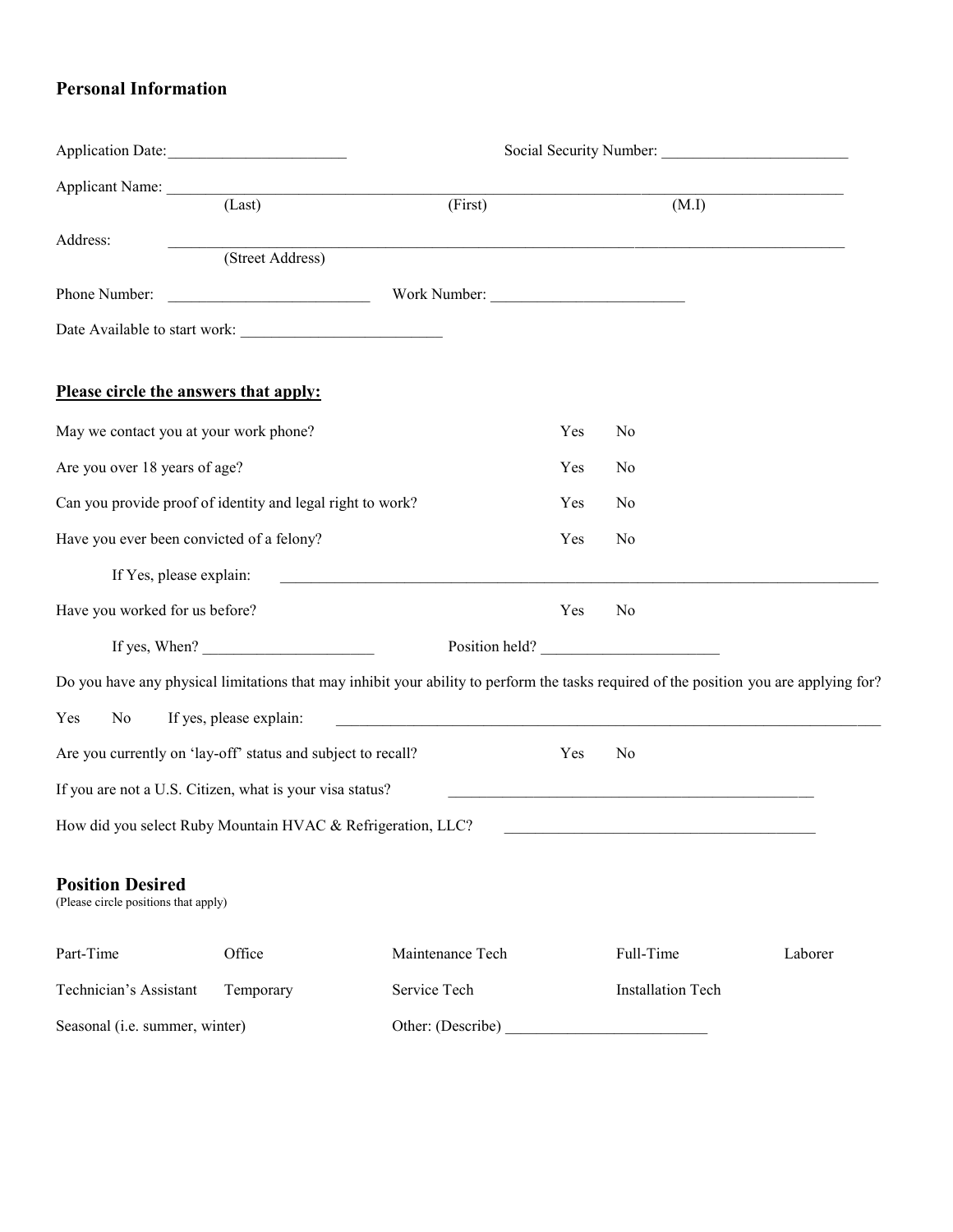## **Work History**

| <b>Employer</b> (Most Recent) |                               | Job Title                                                                                                 |                         |            |
|-------------------------------|-------------------------------|-----------------------------------------------------------------------------------------------------------|-------------------------|------------|
| From                          | To                            | If still employed by this company,<br>may we contact your supervisor?<br>Yes<br>$\circ$<br>No<br>$\circ$  | <b>Employer Address</b> |            |
|                               | <b>Employer</b> (Most Recent) | Job Title                                                                                                 |                         | Supervisor |
| From                          | To                            | If still employed by this company,<br>may we contact your supervisor?<br>Yes<br>$\Omega$<br>No<br>$\circ$ | <b>Employer Address</b> |            |
|                               | <b>Employer</b> (Most Recent) | Job Title                                                                                                 |                         | Supervisor |
| From                          | To                            | If still employed by this company,<br>may we contact your supervisor?<br>Yes<br>$\Omega$<br>No<br>$\circ$ | <b>Employer Address</b> |            |

## **References**

Please list the names and contact information of two business or professional reference we may contact. Please do not list relatives as references. School or volunteer related references may be listed.

1.  $2.$ Name & Phone Number Name and The Phone Number Name and The Phone Number Name and The Phone Number

## **Education History**

| School Name / Location                 |                                  | <b>Years Completed</b> | Diploma or Degree |                            | Major Field of Study     |                  |
|----------------------------------------|----------------------------------|------------------------|-------------------|----------------------------|--------------------------|------------------|
|                                        |                                  |                        |                   |                            |                          |                  |
|                                        |                                  |                        |                   |                            |                          |                  |
| Post Graduate Training or Certificates |                                  | Dates                  | Description       |                            |                          |                  |
|                                        |                                  |                        |                   |                            |                          |                  |
| (Please circle)                        | <b>Technical/Computer Skills</b> |                        |                   |                            |                          |                  |
|                                        | Office/Software                  |                        |                   | HVAC & Job Skills          |                          |                  |
| Excel                                  | Microsoft Word                   | QuickBooks             |                   | Air Conditioning           | Chillers                 | Gas Warm Heating |
| $10$ -Key                              | Bookkeeping                      | Outlook                |                   | <b>Light Refrigeration</b> | Commercial Refrigeration |                  |
|                                        |                                  |                        |                   | Electrical                 | Mechanical               | Appliances       |